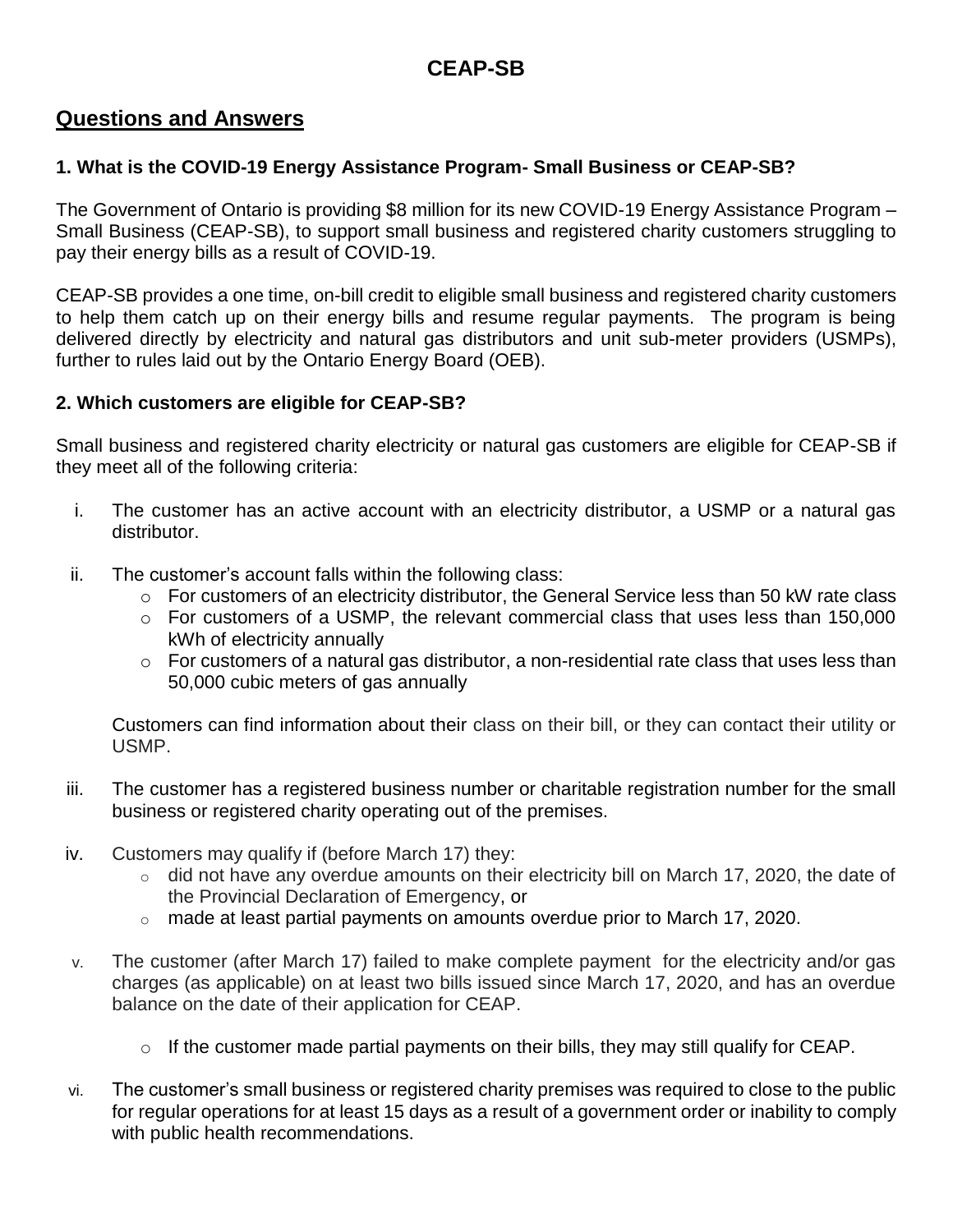# **3. What do you mean by "closed" for 15 days?**

The OEB considers "closed" to mean that the small business or registered charity was unable to maintain regular operations as a result of government order or health recommendations that required them to either fully close operations, limit access to their premises or limit the services provided or available to the public.

The following are examples of what closures might include (this list is not exhaustive, and there may be other examples):

- Personal services (e.g. hair salon, chiropractor) that had to fully close.
- A restaurant or coffee shop that had to close regular dining operations and provided only takeaway or delivery service.
- A small fashion retailer or pet store whose premises was closed to the public but was able to provide contactless curbside pick-up for customers.
- A non-publicly funded registered charity whose premises was closed to the public but was able to adapt to provide limited services remotely.

## **4. Can eligible small business and registered charity customers apply for CEAP-SB to help with both their electricity and gas bills?**

Yes, but customers can only receive a CEAP-SB credit once for electricity and once for gas.

#### **5. I had applied previously and my application was not approved? Do I have to reapply again under the new requirements?**

Customers who previously applied but were denied will have their original applications reviewed by utilities and will be contacted directly if they are determined to meet the new eligibility criteria.

# **6. How have the eligibility requirements for CEAP-SB changed?**

The eligibility criteria has been updated so that more customers may qualify for CEAP-SB. Small business customers who made partial payments in early 2020 for amounts owing on their bills prior to March 17, are now eligible to apply for CEAP-SB

# **7. How can customers apply for CEAP-SB?**

Customers must apply for CEAP-SB through their electricity or natural gas distributor or USMP.

Electricity and natural gas distributors and USMPs will be making the CEAP-SB application form available on their websites and directly to any small business or registered charity customer that requests it. Customers should contact their electricity or natural gas distributor or USMP directly as each may have a unique approach for application in-take.

At a minimum, customers can apply for CEAP-SB by email or by mail. Some electricity and natural gas distributors utilities and USMPs may also have the capability to allow their customers to apply online or by phone. Customers should contact their electricity and natural gas distributor or USMP to find out what options are available.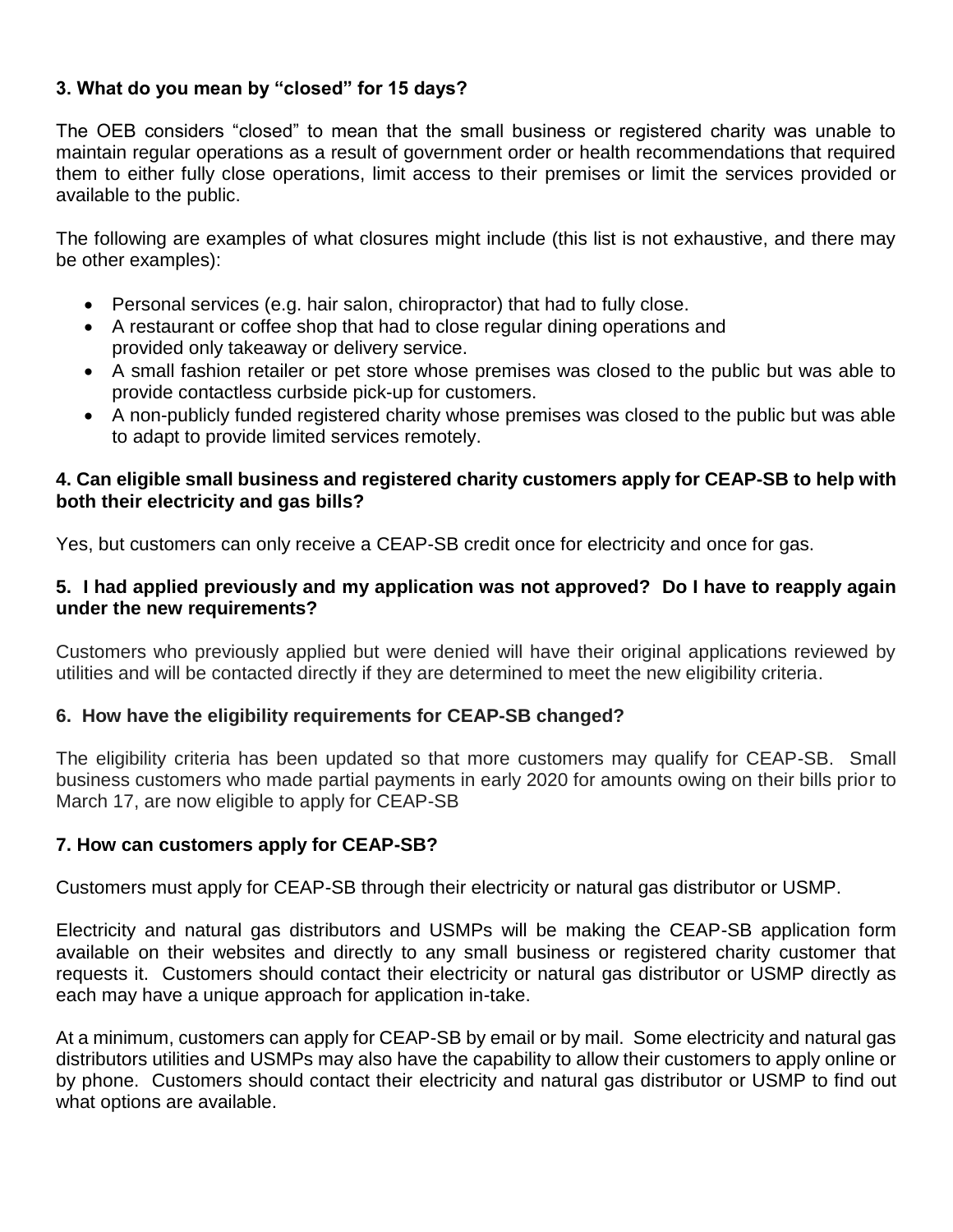CEAP-SB funding is limited. Submitting an application for CEAP-SB to a utility or USMP does not guarantee funding.

Utilities and USMPs are expected to process applications in the order in which they are received, and to process complete applications within 10 business days of receipt.

## **8. Is there a deadline to apply for CEAP-SB?**

No, but funding for the program is limited, and distributors and USMPs are expected to process applications in the order in which they are received. CEAP-SB funding is not guaranteed even after a complete application has been submitted.

The government is making \$8 million available for CEAP-SB to support small business and registered charity energy customers. Each electricity and natural gas distributor and USMP has been allocated a share of that amount, based on their reporting on customer numbers. Each electricity and natural gas distributor or USMP will stop accepting applications and providing CEAP-SB credits once their allocated share of CEAP-SB funding has run out.

## **9. What is the maximum CEAP-SB credit that a customer can receive?**

#### *Electricity customers*

Eligible small business and registered charity customers may qualify for a one-time CEAP-SB credit equal to the electricity charges that are overdue on the date of their application for CEAP-SB:

- up to a maximum of **\$850** if their premises is mainly heated by electricity, or
- up to a maximum of **\$425** otherwise.

#### *Natural Gas customers*

Eligible small business and registered charity customers may qualify for a one-time CEAP-SB credit equal to the natural gas charges that are overdue on the date of their application for CEAP-SB, up to a maximum of **\$425.** 

#### **10. What if a small business or registered charity has multiple locations?**

An eligible CEAP-SB small business or registered charity customer that has more than one location can receive only one CEAP-SB credit towards their electricity bill and one CEAP-SB credit towards their natural gas bill, even if they have multiple locations throughout the Province the location can be different for electricity and natural gas. This will assist in achieving the government's objective of making CEAP-SB available to help the most people affected financially by the COVID-19 emergency.

#### **11. Why is there a cap on the maximum amount of the CEAP-SB credit available per eligible customer?**

The pre-set maximum amount of support for eligible customers will assist in achieving the government's objective of making CEAP-SB available to help the greatest number of small businesses and registered charities affected financially by the COVID-19 emergency. For the same reason, CEAP-SB funding will be available only once per customer for each of electricity and natural gas, even if they have multiple locations throughout the Province.